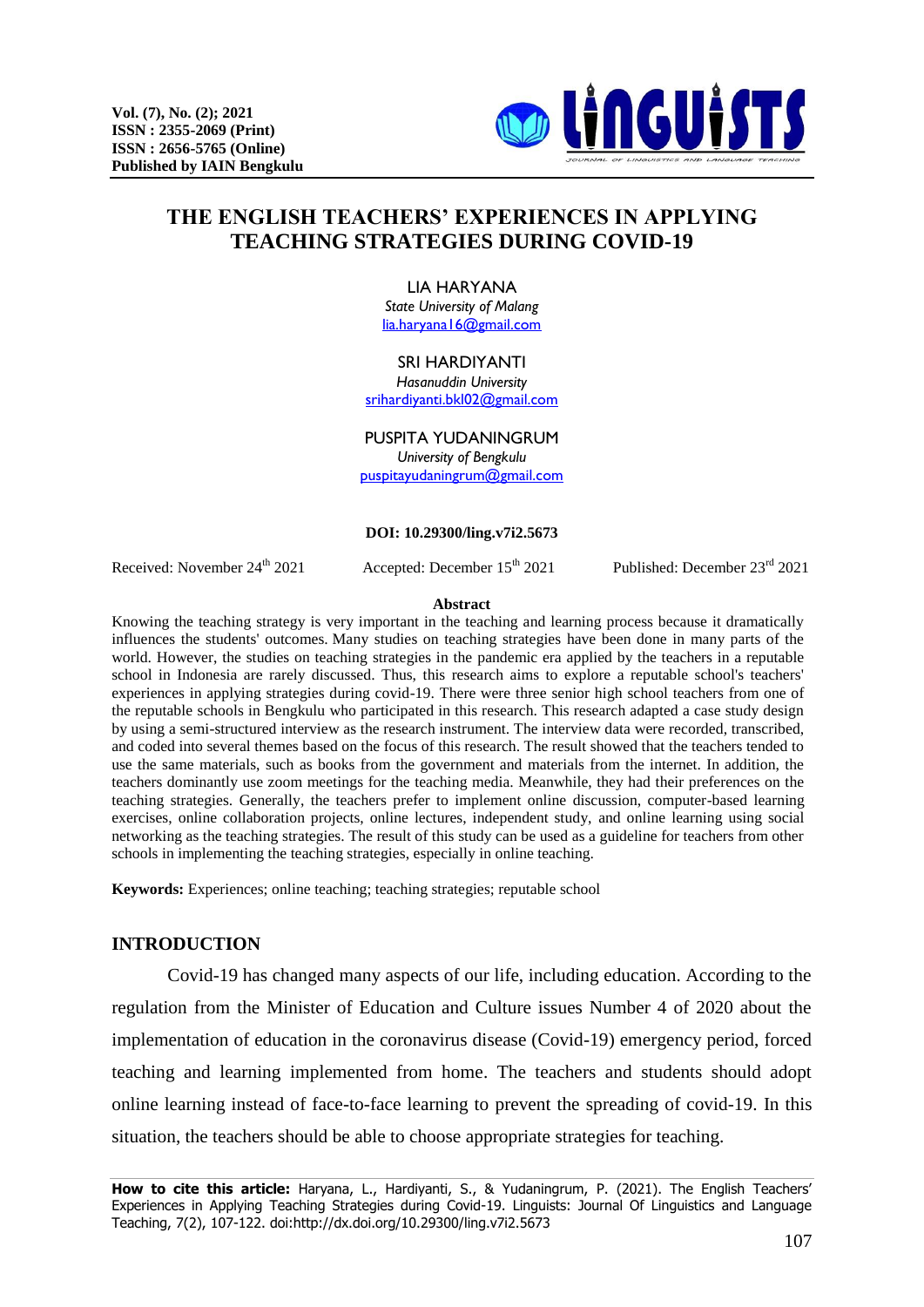Since the teaching and learning process should be done online, all subjects in schools should be taught virtually. An online learning activity is a learning activity in which teaching is given using digital devices and an internet connection. A learning activity in which instruction is delivered by digital devices and internet connection is defined as online learning (Clark & Mayer, 2008). Online-based learning allows communication to be done anywhere and anytime. Teachers need to create something new during the pandemic. They need to prepare teaching strategies and learning activities for teaching. Teaching and learning can be applied in various ways, including synchronous and asynchronous learning through the use of a learning application.

One of the subjects taught in online learning is English; thus, the English teachers are supposed to master various teaching strategies and decide the most appropriate strategies to optimize the teaching performance. According to Lawton (1977), a teaching strategy is a broad plan for a lesson that includes a framework for anticipating learner behavior in terms of instruction goals and a list of techniques that will be employed to put the strategy into action. A teaching strategy is sometimes referred to as a lesson plan. In this study, researchers put forward teaching strategies as a long-term plan of methods employed by teachers to achieve the learning goals. By using teaching strategies, a good teacher ensures that he/she applies the best approach to make teaching more effective.

Various teaching strategies in online activities lead students to achieve learning objectives in this Covid-19 pandemic. Based on the finding of Djajalaksana (2011), online discussion, reflective blogs, online formative quizzes, computer-based learning exercises, online collaboration projects, online lecture, online learning using social networking/social media, online learning portfolio, self-directed learning (SDL), and knowledge background check are some of the types of teaching strategies.

In the context of online learning, an online discussion is described as a learning activity in which students are encouraged to speak and participate while discussing a particular subject (Hew, Cheung, & Ng, 2010). Blogs play a significant part in the teaching and learning process because they allow students and instructors to document their reflections on their learning experiences and share them with others (Godwin-Jones, 2003). Besides, online formative quizzes are one instructional strategy for formative and summative assessment. With their study, Gamage et al. (2019) found that students were more engaged and satisfied in formative assessment when quizzes were used because they were interested in attempting all of the questions.

In addition, computer-based learning can be defined as non-instructional (record keeping, grade averages, communication, etc.) and pre-instructional (creating materials,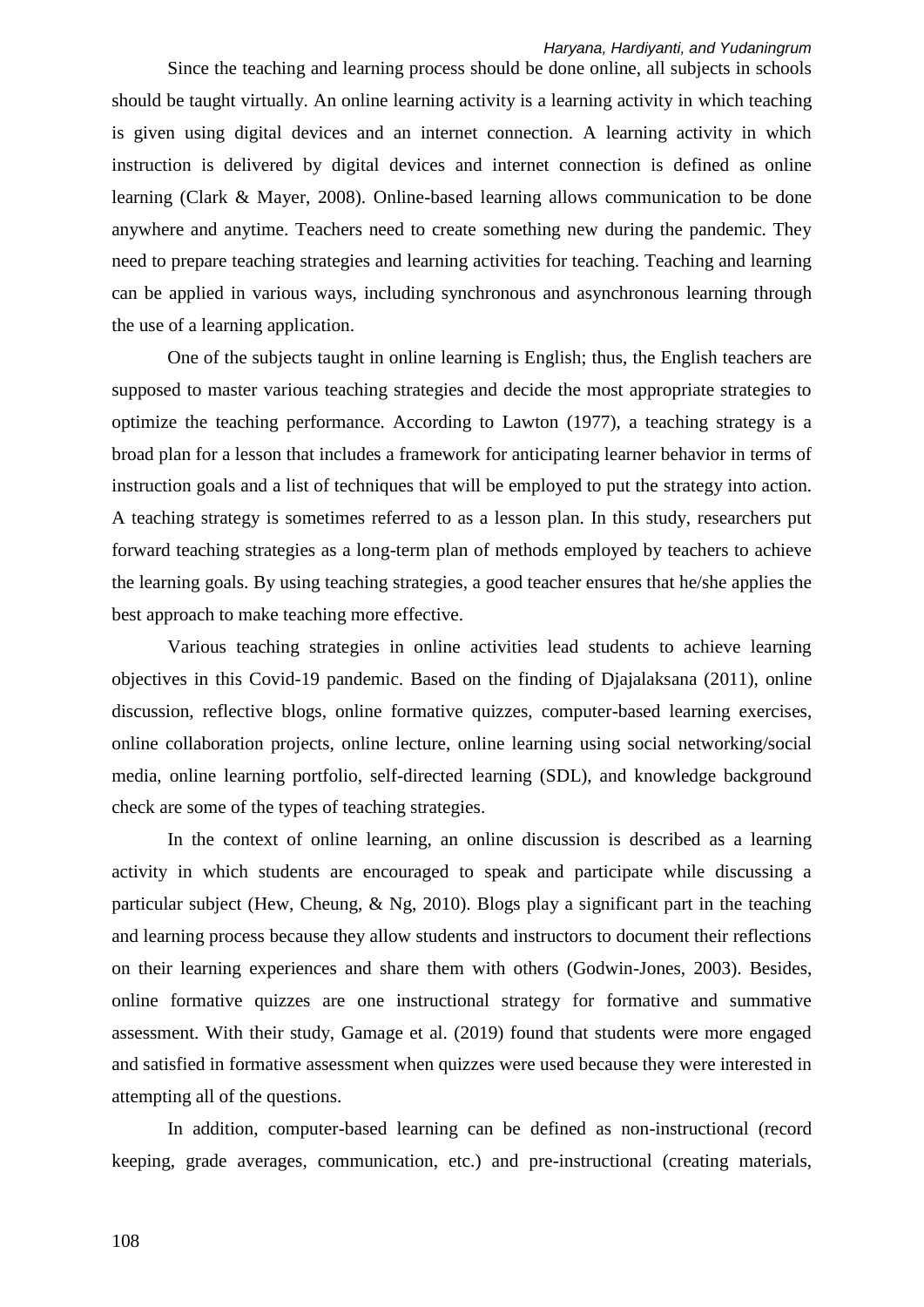researching instructional content, etc.). In online learning, the teachers usually use computerbased learning exercises such as quizzes, kahoot, etc. Moreover, online collaboration projects lead to a higher cognitive load than that acquired for face-to-face collaboration due to the students who were supposed to master using online collaboration platforms. An example of an online collaboration project is contributing to a course-based website.

In the online lecture, the teachers provide some online media essential for delivering materials in online classes. Teachers can employ a variety of internet material, including realtime streaming, video or audio, and offline video and audio recordings, to enhance their lessons. Subsequently, online learning uses social networking/social media, such as Facebook, WhatsApp, Twitter, and Instagram. It is possible to describe an e-portfolio in various ways since it may serve a variety of purposes. It can be a technology, a practice, an educational model, an evaluation tool, or a framework for learning (Chen & Black, 2010). Self-directed learning (SDL) independent study. In adult learning, self-directed learning (SDL) is guided by the notion of autonomy. This educational technique is referred to by various names in the literature, including student-centered learning, self-instruction, selfteaching, prescriptive learning, and tailored learning, among others (Ballad C. A. C et al., 2021). The last strategy is background knowledge check which functions as checking students' background knowledge.

Many previous studies on teaching strategies have been done in some countries. For instance, In Pakistan by Mahmood (2020); in Finland by Mankki (2021); in Hongkong by Teng & Uju (2021); and in Indonesia by Lestiyanawati & Widyantoro (2020). The majority of the previous studies focused on discussing teaching strategies for online teaching during the covid-19 pandemic in higher educational institutions (universities). However, a study conducted in Indonesia investigated the teaching strategies applied by Junior High School and Senior High School teachers. Lestiyanawati and Widyantoro (2020) found that teachers used three different instructional methods, including only online chat, employing video conference, and a combination of both online chat and video conference.

*Linguists: Journal of Linguistics and Language Teaching Vol. 7, No. 2, December 2021* Regarding the previous research, the majority of the previous studies outside Indonesia focused on the implementation of teaching strategies during pandemics applied by lecturers or teachers in higher education (university). The study that focused on implementing teaching strategies during the pandemic in middle education is still sparse. Moreover, in the Indonesian context, the study generally focused on implementing teaching strategies during the pandemic in school. A study that focused on a school with specific criteria is rarely conducted. Based on the results of previous studies, it can be concluded that there is a lack of studies related to teaching strategies during the pandemic in a specific school. The lack of these studies became the research gap. For that reason, the current study investigated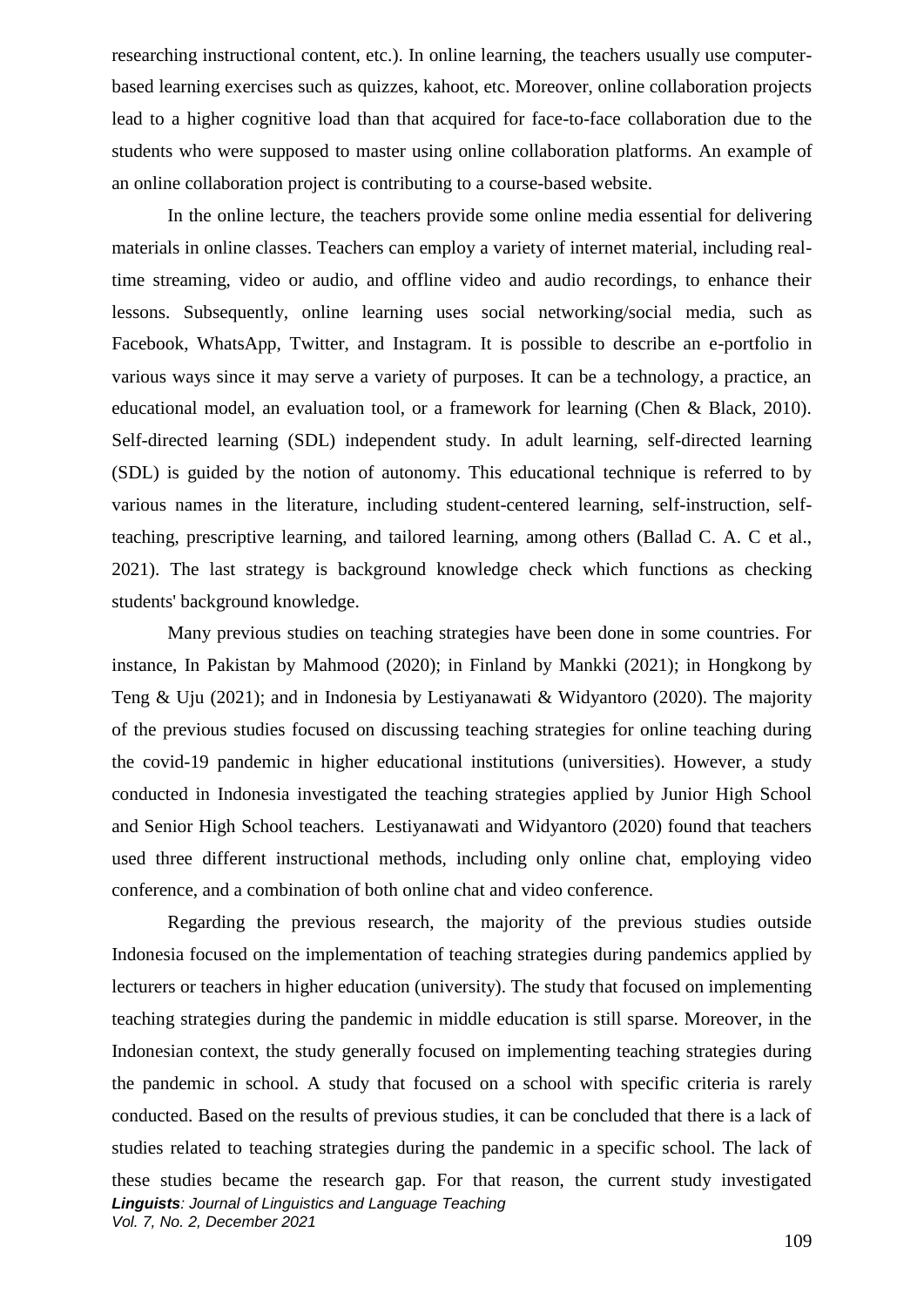teachers' experiences related to teaching materials and teaching media in teaching English during covid-19, the teachers' implementation of the teaching strategies and teachers' obstacles in teaching English during covid-19.

# *Online Teaching*

Online teaching refers to the way of teaching using application technology and connecting to the internet. It can be done anywhere and everywhere. Zhou et al. (2020) stated that online learning is a new model for educational needs that combines modern educational technology, educational principles, and traditional schooling. It is in harmony with Feldman and Zucker (2002), who state that the online learning process has evolved into a new item that is accomplished through an internet connection. In Indonesia, online teaching is a new way in the education field. Thus teachers should learn it quickly in order to make the teaching and learning run well. Many synchronous and asynchronous learnings and platforms are available and can be used (Feldman & Zucker, 2002). Teachers should choose their ways of presenting the material during the teaching and learning process using some platforms.

Syahdan, Herlinawati, and Marwa (2021) found that google classroom, google form, whatsApp, and zoom meeting are highly frequently used in online teaching and learning. Those applications are easy to use and provide teachers to have synchronous and asynchronous learning. Moreover, in the area of media, there are some media that can be used for teaching, such as English books from the government, materials from the internet, etc. Moreover, during crisis or covid-19 pandemic, the Ministry of Education and Culture issues Number 719/P/2020 about the guidelines for implementing curriculum in education units in pandemic conditions. Some materials are simplified so that only necessary materials are taught to students. The others material can be embedded into the primary materials.

### *Teaching Strategy in Online Learning*

Teachers need to create something new in this pandemic situation. They have to prepare some strategies for teaching in order to make the teaching and learning run well. Sutarto, Sari, and Fathurrochman (2020) state that a few instructional strategies could be used in online learning. To begin, excellent communication with parents is essential, as it is ensuring that students understand that learning may take place anywhere, including online. Then, to increase teacher innovation and creativity, create short, explicit, and exciting material so that students are not bored. Moreover, based on the topic taught, selecting the appropriate learning media. Furthermore, the teacher should be able to conduct regular and ongoing assessments of the students' progress.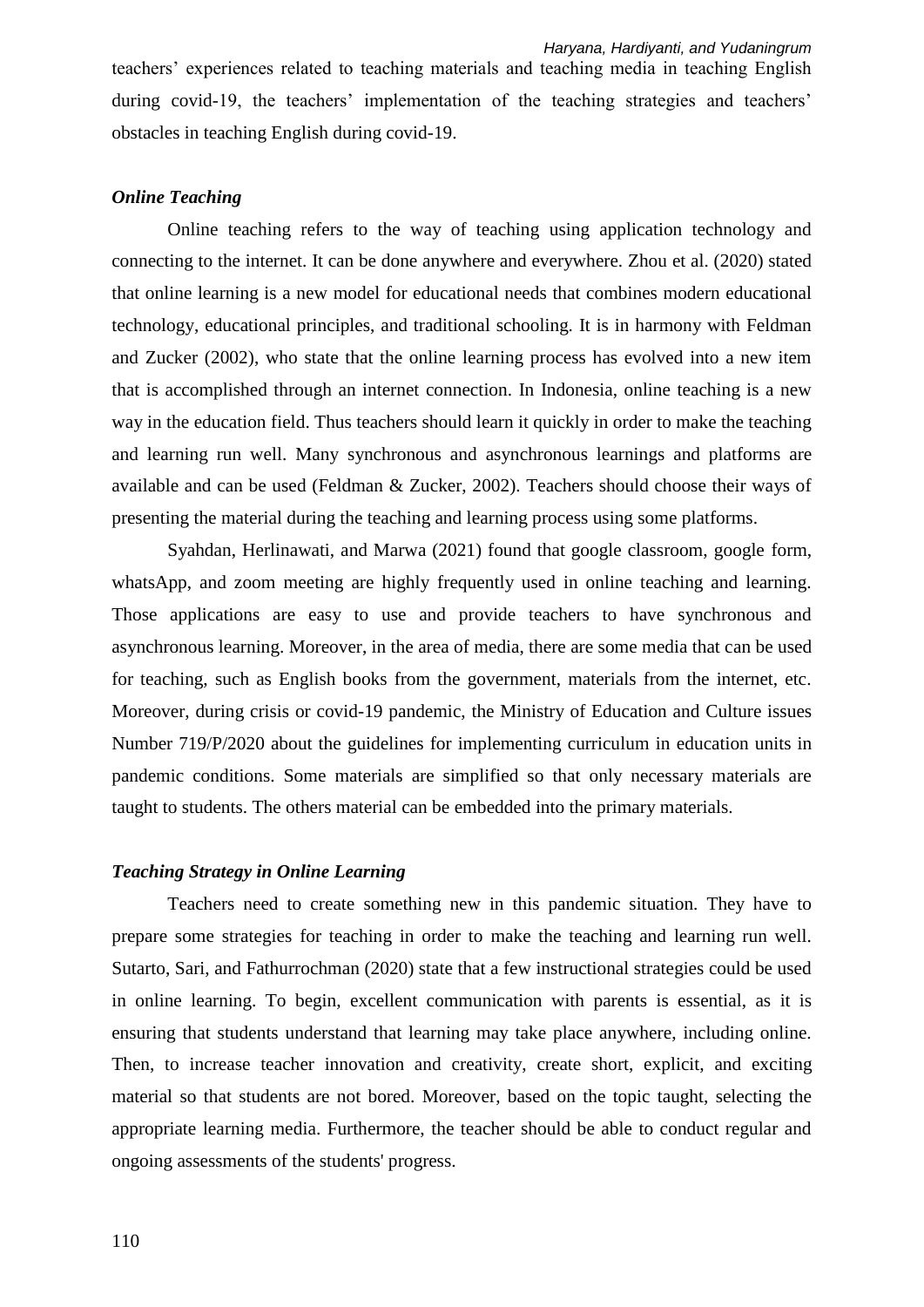Finding from Djajalaksana (2011) pointed some types of teaching strategies in online teaching, namely, online discussion, reflective blogs, online formative quizzes, computerbased learning exercises, online collaboration projects, online lecture, online learning using social networking/social media, online learning portfolio, self-directed learning (SDL), and knowledge background check. From the explanation above, it can be concluded that there are many types of online strategies in teaching. The teachers can be used them based on the materials and their condition in order to achieve the learning objectives.

### **METHOD**

#### **Respondents**

The respondents of this research were three English teachers from one of the highest reputable schools in Bengkulu province. This school was chosen as the research setting because this school has implemented online learning during covid 19. The respondents were recruited based on the following criteria: the teachers are already certified, have joined in some workshops and seminars in professional development. To ensure anonymity, all names in this study were kept confidential.

### **Research Design**

To explore the English teachers' experiences related to teaching materials and teaching media in teaching English during covid-19, the teachers' implementation of the teaching strategies and also the teacher's obstacles in teaching English during covid-19, a case study was utilized.

# **Instruments**

The instrument of this research was interview guideline. The interview guideline was adapted from related studies, such as the study by Gulo (2008) who mentioned several components of learning strategies including teaching objectives, teaching methods, teaching media, and administrative.

### **Procedures**

The interviews were done by using a mobile phone between the researcher and the respondents. It was conducted using the respondents' national language (Bahasa Indonesia) to avoid misconceptions. The interviews took about 20-30 minutes for each participant. The information asked in the interview included the teaching materials and teaching media, teaching approaches, and teaching strategies dominantly used by the teachers, and the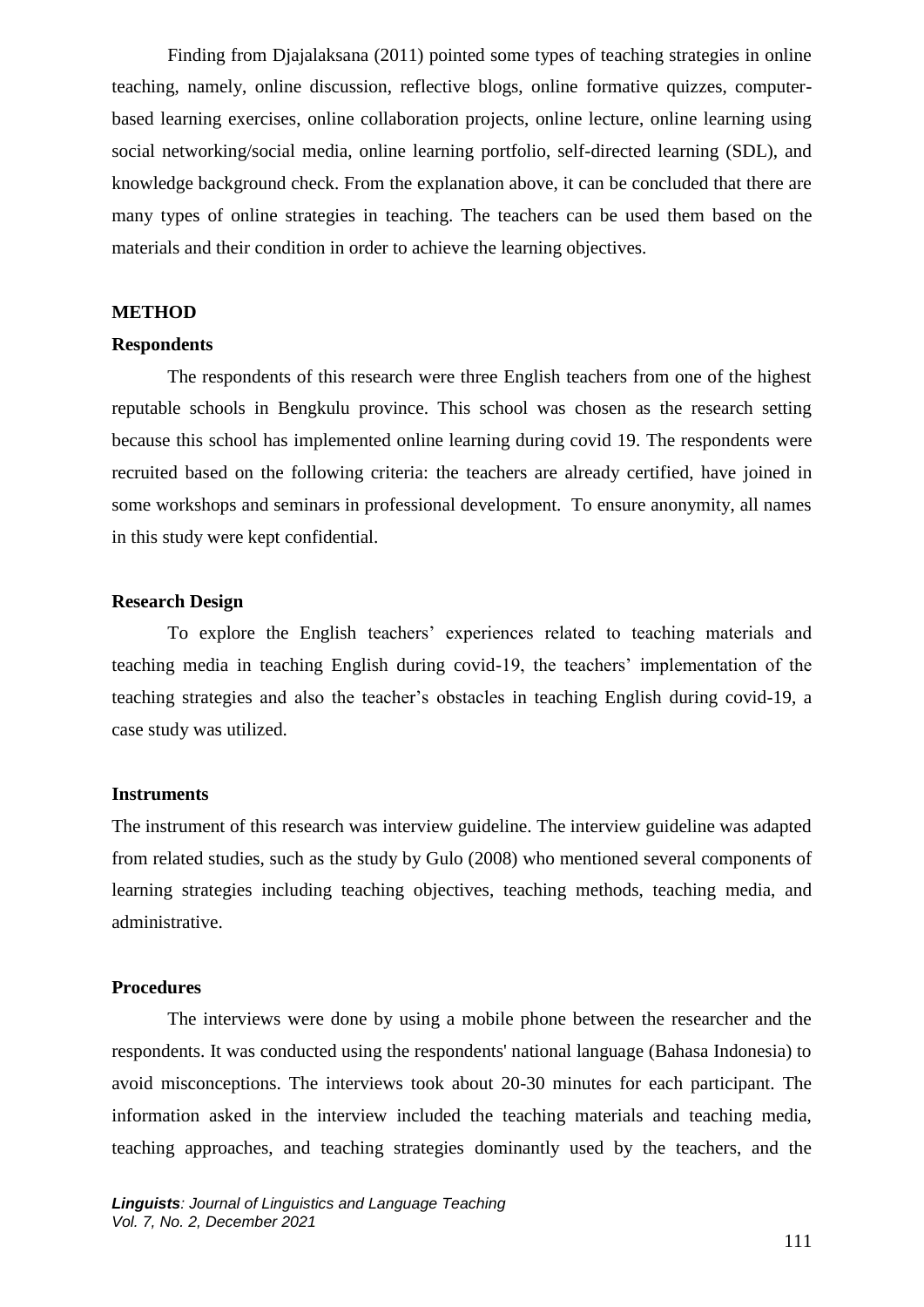obstacles and problem solving in online learning. The further questions were stopped whenever the data needed had been saturated.

### **Data Analysis**

The data gathered were transcribed for data analysis. These transcriptions were coded into several themes based on the focus of the research. The researchers adopted the analyzing process developed by Miles and Huberman (2014). This analyzing process consists of data reduction, data presentation, and conclusion. Data reduction is the process of selecting only the information that has been obtained from a collection of data. Data presentation refers to the process of presenting information obtained in either a diagrammatic or textual format. Analyzing and evaluating the evidence is what conclusion is all about. In this research, the information gathered from interviews was transcribed, analyzed, and a conclusion was reached in order to answer the research questions.

# **FINDINGS AND DISCUSSION**

### **Findings**

The findings of this research consist of three sections. The first section discussed the teaching materials and teaching media dominantly used by the teachers in online learning.

# *Teachers' experiences related to teaching materials and teaching media in teaching English during covid-19*

Based on the interview, all respondents had the same answers related to the teaching materials and teaching media they dominantly use in teaching online. The respondents' answers from the semi-structured interview can be seen from the following excerpt 1 and 2.

Excerpt 1: *"Choosing the materials depended on the demand in teaching. I usually used the combination of books K13 from the government and materials that I created by myself related to the basic competences". (R1)*

Excerpt 2: *" The main resource was books K13 from the government. Moreover, I also added the materials by searching online materials". (R2)*

Subsequently, for media dominantly used by the English teachers were zoom, social media ( Facebook, WhatsApp, Instagram), PowerPoint (PPT), and video. These findings are supported by the respondents' answers in the following excerpts 3 and 4.

Excerpt 3: *"We usually used a zoom meeting to deliver the materials in the form of PPT." We used a premium zoom provided by the school". (R3)*

Excerpt 4: *" I usually employed powerpoint and video that I presented through zoom meeting in my teaching. Meanwhile, sometimes I combined with other media because of the*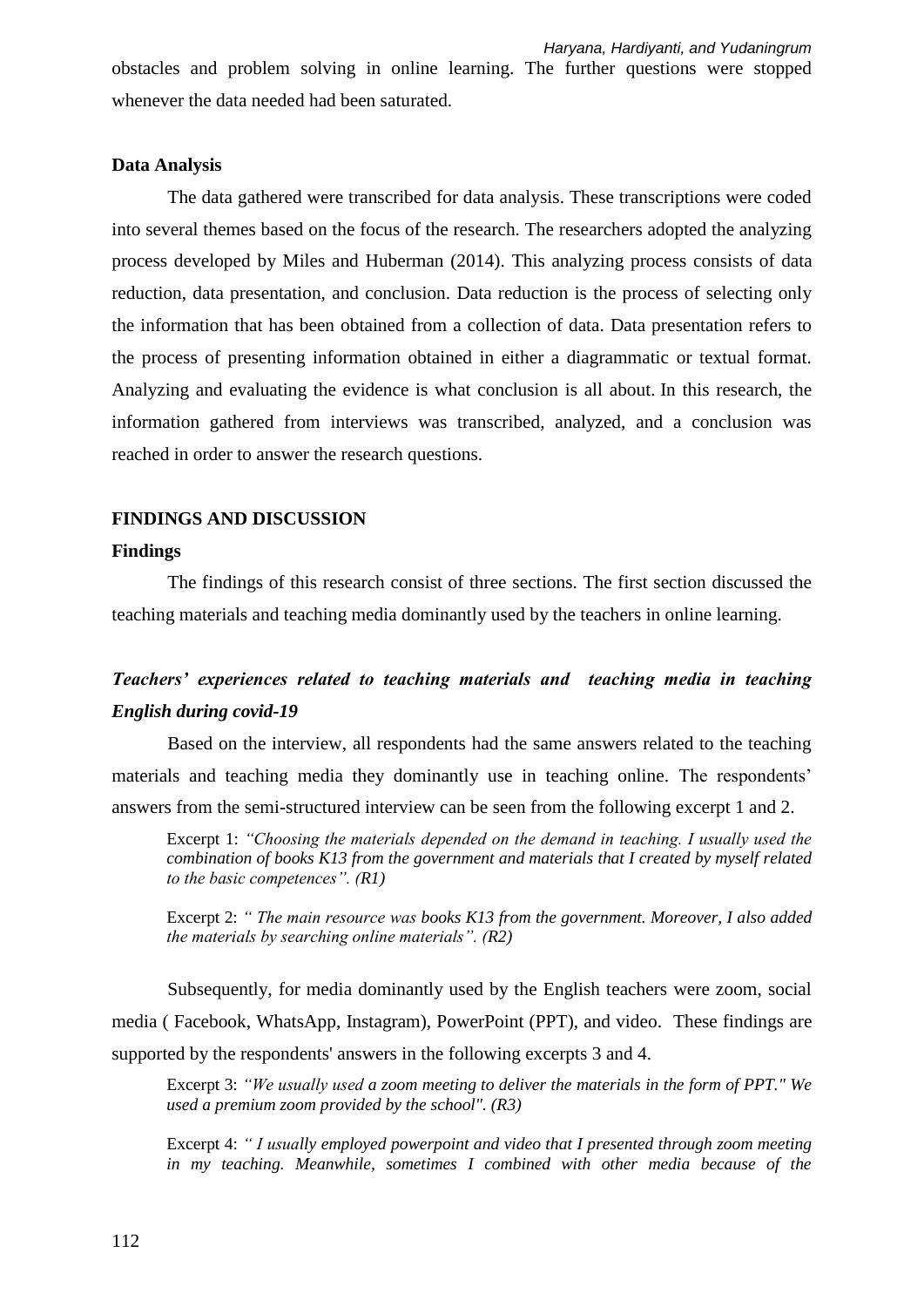*connection problems. The other media could be social media (facebook, whatsapp, and instagram)". (R1)*

Excerpt 5: *" Media used dominantly in teaching depended on the teaching activities. For delivering the materials, I often used a zoom meeting, power point (PPT). For asessment, I sometimes used google classroom". (R3)*

# *The English teachers' teaching strategies in teaching English during covid-19*

This section is about the teaching approaches and the teaching strategies preferred used in teaching English during covid-19. Regarding teaching approaches, the respondents' responses in the semi-structured interview can be seen in excerpts 6 and 7.

Excerpt 6: *"For teaching approach I usually used student center (inductive approach) and task based approach by giving tasks to the students in order to make them more active." (R2)*

Excerpt 7: *" For me, the approach that I dominantly used is the combination of student center and teacher center. But, for the student center, there are still some challenges to be implemented. For instance, as the teachers we can not monitor the students directly, we can not make sure whether they fully focus on the materials shown on the screen or they open the other website". (R3)*

Regarding teaching strategies, the respondents' answers in the semi-structured interview were divided into some categories.

### *Online Discussion*

The respondents' responses in line with the online Discussion can be found in excerpts

8 and 9.

Excerpt 8: *"I think the dominant teaching activities implemented in teaching were online Discussion and independent study. As I explained to you before, I usually uploaded the materials one day before the class started. Then, I asked my students to learn about the materials and to discuss the materials that they did not know in the virtual meeting".*

Excerpt 9: *"We always did online discussion to make students more active and felt like in the real class activities."*

### *Online Collaboration Project*

The respondents' responses in line with the online collaboration project can be found

in excerpts 10 and 11.

Excerpt 10: *"Online collaboration project was not dominant to use . We rarely used it, we used online collaboration if it is needed, for instance making a video".*

Excerpt 11: *"The teaching strategy that I usually used was an online collaboration project. It was because the teachers had difficulties in monitoring students during online learning, so the project would make the students more active. The teacher also could evaluate the result of their project".*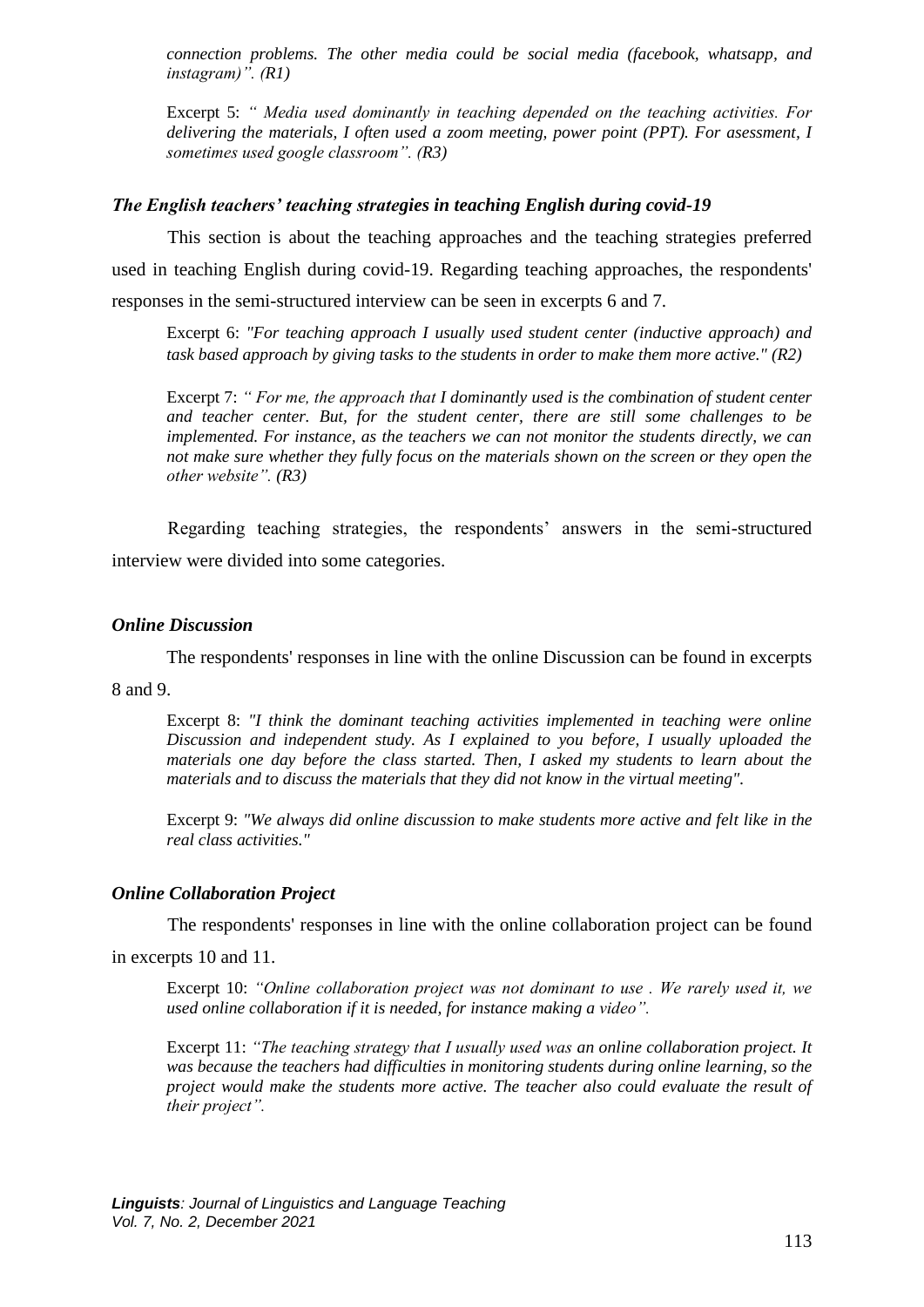### *Computer-Based Learning*

The respondents' responses in line with *Computer-Based Learning* can be found in

excerpts 12 and 13.

Excerpt 12: *"Computer based learning exercise is also used for teaching. It is used to evaluate the students achievement both in each competency and final exam".*

Excerpt 13: *"When we want to assess the students' ability we use the platform as the assessment tools. We use Kahoot for ice breaking to (membuat anak tidak mengantuk). However, for senior teachers they can not use Google Classroom because of limited knowledge about how to use it, so they use twitter but it is not dominant".* 

# *Self-directed learning (SDL)*

The respondents' response that was in line *with Self-directed learning (SDL)* can be

found in excerpt 14.

Excerpt 14: *"The teaching strategies I usually implement is online Discussion and Self directed learning (SDL). The students are encouraged to do a discussion about the teaching materials that they haven't known it yet. A day before teaching, I usually upload the materials on the website, then the students had a time to read and understand the materials. If there are some terms or materials that students do not know, then the teachers encourage them to discuss with their friend about that topic".*

# *Online Lecture*

The respondents' responses in line with the online lecture can be found in excerpt 15.

Excerpt 15: *"We usually use a zoom meeting to deliver the materials in the form of PPT." We use a premium zoom provided by the school".*

# *The English Teachers' Obstacles in Online Learning and the Way to Overcome those Obstacles*

This section is about the obstacles that the teachers face in implementing online teaching during covid-19 and the way they overcome those obstacles. The respondents' responses in the semi-structured interview related to their obstacles and the way to overcome those obstacles in implementing online teaching can be seen in excerpts 16, 17, 18, 19, and

20.

Excerpt 16*: "There are two influential obstacles that I face in implementing online learning which are bad connection and bias result. I usually get difficulties to asses my students because I cannot check their progress significantly especially in the mid test and final test". (R1)*

The following excerpt 16 is the respondent's answer about the way she overcame the obstacles.

*Excerpt 17: "For solving the bad connection, I usually ask my students to find the place that has a good connection. Meanwhile, for the bias result, it is still difficult to solve this condition. I usually advise my students to be honest. I know it is not the right solution. I am still thinking and finding the best solution. (R1)*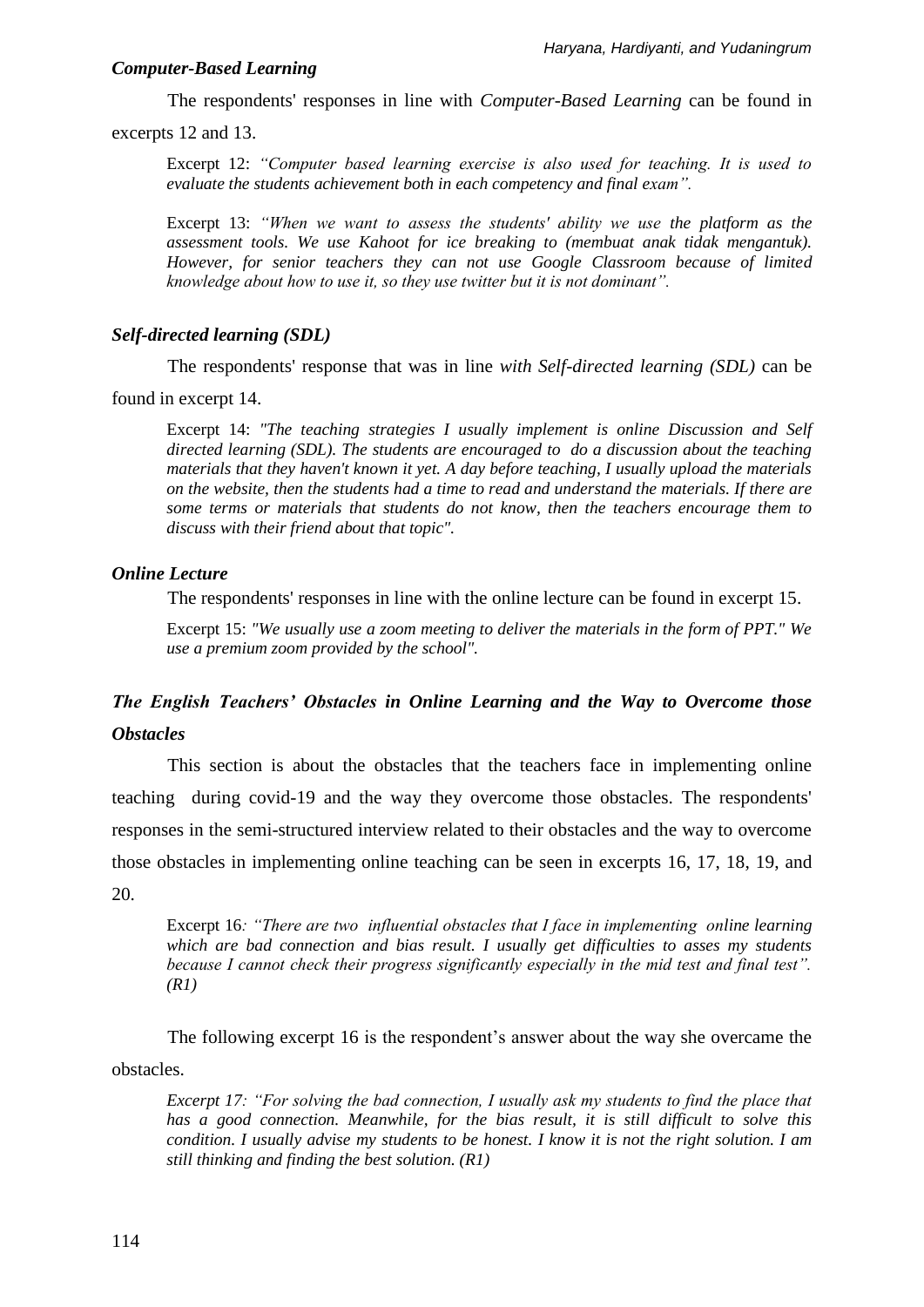Furthermore, another participant's response about obstacles can be seen in the following excerpt 18.

Excerpt 18: *"For me, the real obstacle that I face during teaching online is the bad connection. Therefore, the materials cannot be delivered optimally. Besides, we cannot create interactive teaching and learning process like the teaching process in the classroom.* 

To solve this obstacle, the respondent's response can be seen in the following excerpt

19.

Excerpt 19: *To make the class activities more interactive, I usually give the appreciation to those students who are active in the teaching and learning process.* 

Subsequently, another participant's response about the obstacle can be seen in the

following excerpt 20.

Excerpt 20: *It is difficult to monitor student learning activities. It is possible that some students open links/websites that are not related to learning and the given materials.* 

To solve this problem, the respondents' solution can be seen in the following excerpt

21.

Excerpt 21: *Even though monitoring students' activities is quite difficult, I try to solve this problem by doing some activities, such as: making rules together with my students in the first meeting, for instance the students will not be accepted to join the zoom if they are late more than 10 minutes, besides that the students are prohibited to turn of their video and sound. Moreover, as the teacher, I always try to make interesting materials, and for me the most crucial part in the teaching process is that the apperception step, teachers should create interesting activities to invite students' engagement in the teaching and learning process. For example, I usually show my students short video related to given materials.* 

# **Discussion**

Based on the research findings, the first research findings related to the dominant teaching materials by the English teachers were materials from the government, materials from the internet, and materials made by the teachers. These findings are in line with Jufni, Djailani and Ibrahim (2015) who state that teachers tended to be creative in developing teaching materials throughout the learning process. The creativity could be seen from the variation of teaching materials developed, which came from teachers' creativity, school library, bookstore, related department's aid, or websites.

Selecting appropriate teaching materials is essential in the teaching and learning process. Teaching materials are any materials that can be used for teaching. Richard (2006) points out that language material should be organized in a way based on research and appropriate for the context in which they are to be utilized. Many resources can be used for teaching, such as a book, material from the internet, materials made by the teacher, among others.

Related to teaching media, the dominant media used by the teachers were zoom meetings, social media (Facebook, WhatsApp, and Instagram), powerPoint, and video. The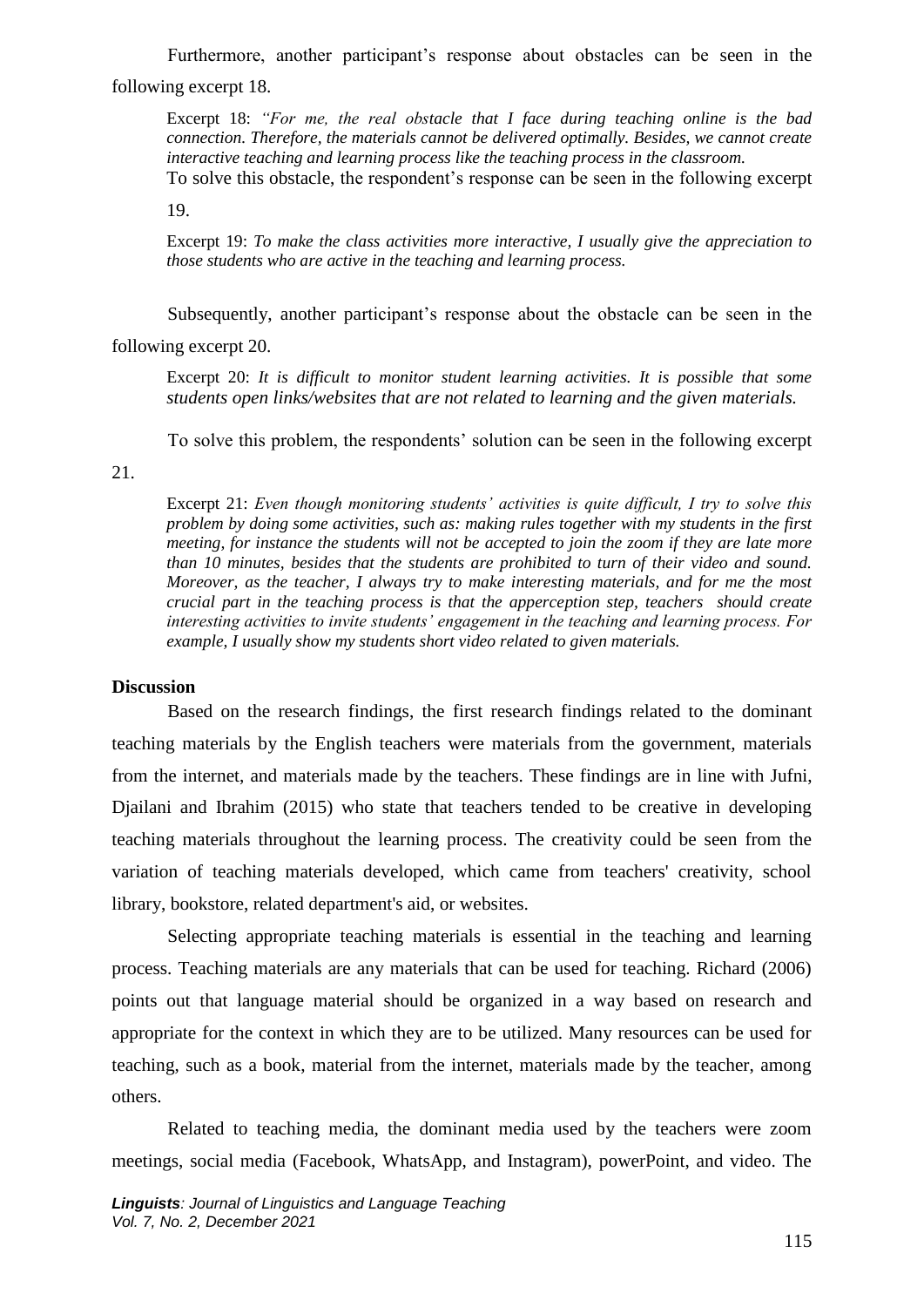research supported this finding by Mu'awannah, Sumardi, & Suparno (2021), who revealed that EFL students who had access to supportive online learning resources had a positive attitude regarding Zoom. They believed that Zoom helps them better understand English learning material, supports interactive communication, improves students' active participation, and facilitates helpful features that support learning activities.

Media are essential to support teaching and learning. Media for teaching includes any tools and resources that may be utilized for educational purposes, such as radio, television, books, newspapers, and other similar materials, among other things (Rossi and Breidle in Sanjaya, 2018). Choosing appropriate media can be helpful both for teachers and students. Many media can be used to teach online, such as Zoom Meeting, Google Classroom, Edmodo, etc.

For teaching in the classroom, the teacher should choose an appropriate approach. Based on the research finding, teaching approaches dominantly used by the teachers were the combination of deductive and inductive approaches. This finding was in harmony with the theory by Nunan (2003), who states that the mix of deductive and inductive approaches in teaching will make the learning process more engaging and memorable for the students. Indonesian education curriculum nowadays applies a scientific approach, which tends to students to be more active.

In addition, the findings related to teaching strategies dominantly used by the teachers were online Discussion, online collaboration projects, computer-based learning, self-directed learning (SDL), an online lecture. The online discussion strategy was in line with research by Darabi et al. (2013), who found that learning through online discussion enhances the performance when learners are involved in a specially planned and purposeful online discussion environment. Moreover, the online collaboration project strategy was supported by the research conducted by Kim and Ketenci (2019), who implied that an online collaboration project is seen as a development of the essential participation in online discussion activities that must take place.

For computer-based learning strategy, this strategy was consistent with the findings of Bhalla (2013), who noted that the use of computers in the classroom might be beneficial not just for assisting instructors while they are teaching but also for assisting teachers with the administration and organization of the classroom. Subsequently, the self-directed learning (SDL) strategy was in harmony with the research by Balllad RN et al. (2021), who stated that students with a higher SDL prefer to work alone and depend mostly on themselves to reinforce what they have learned, according to the findings. Besides, they tend to be more self-assured in their abilities to study and independent and inwardly driven. The last strategy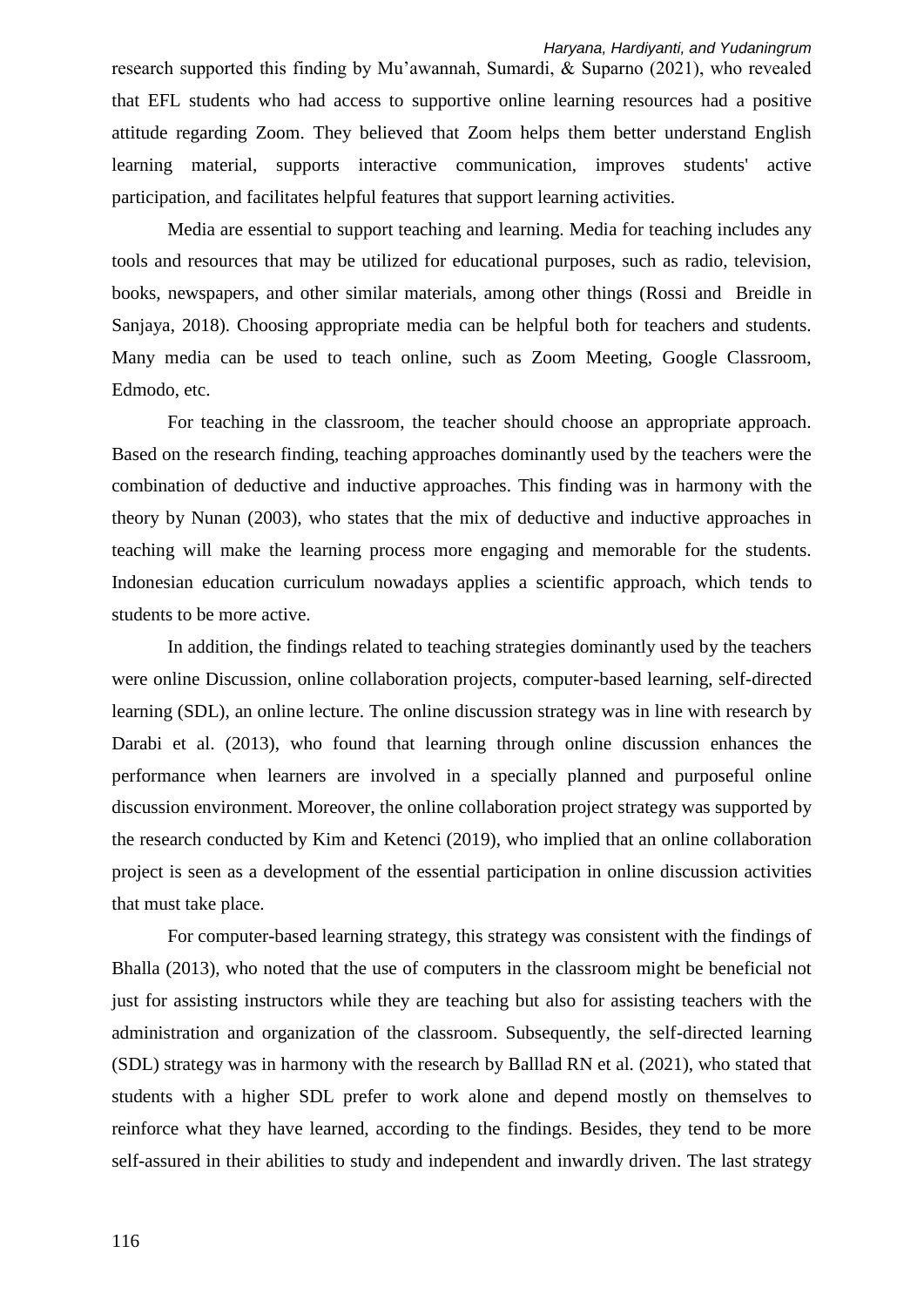was an online lecture which was supported by Fageeh and Mekheimer (2013), who said that several benefits are provided to English language learners via online learning (online lecture), including the ability to engage in a range of asynchronous and synchronous learning activities to improve their language abilities.

It was discovered during the research that the first obstacle that teachers face during the teaching and learning process is a bad connection. According to Rasmitadila et al. (2020), this finding is consistent with the findings of previous studies in which the researchers discovered that poor signal quality was one of the obstacles to online learning. Also consistent with these results are the findings of Nartiningrum and Nugroho (2020), who stated that students in online courses during the Covid-19 era face challenges such as an unstable network connection as well as decreased social interaction, which results in less understood materials and a lack of commitment to learning. Furthermore, a poor connection is a significant issue, particularly for students who live in remote areas, who have reported that it is challenging to obtain excellent and stable signal reception in these locations. For this reason, teachers usually advise students to find a location with a good internet connection in order to overcome this challenge. Adam (2020), who points out the common misconception that the effectiveness of online learning is dependent on the availability of Internet access and technological tools, supports the importance of having a reliable connection.

Another difficulty is the erroneous assessment. According to the results of a recent study conducted by Lederman (2020), 93 percent of respondents stated that students were substantially more likely (62 percent) to cheat when taking an online course rather than in a face-to-face course. Furthermore, one of the difficulties that teachers encounter is the creation of interactive learning environments. In a previous study, Westerlaken et al. (2019) found that combining blended learning with interactive learning approaches can improve perceptions of learning outcomes and overall satisfaction with the learning process.

It can be concluded that blended learning is more effective than online learning alone when it comes to creating interactive learning. According to Tratnik, Urh, and Jereb (2019), students enrolled in a face-to-face course were generally more satisfied with the course on a variety of dimensions than students enrolled in an online course. It might be argued that faceto-face instruction is more interactive than online instruction.

*Linguists: Journal of Linguistics and Language Teaching Vol. 7, No. 2, December 2021* Moreover, Partlow and Gibbs (2003) stated that creative, interactive, dynamic, relevant, student-centered, and group-based online programs should be the goal of each online program. In order to overcome this impediment, the instructor makes an effort to express gratitude to those pupils who participate actively in the teaching and learning process. In line with previous research by Hu (2005), who found that when a thing or a process is appraised, reactions are made based on the impact of the thing or process, such as whether it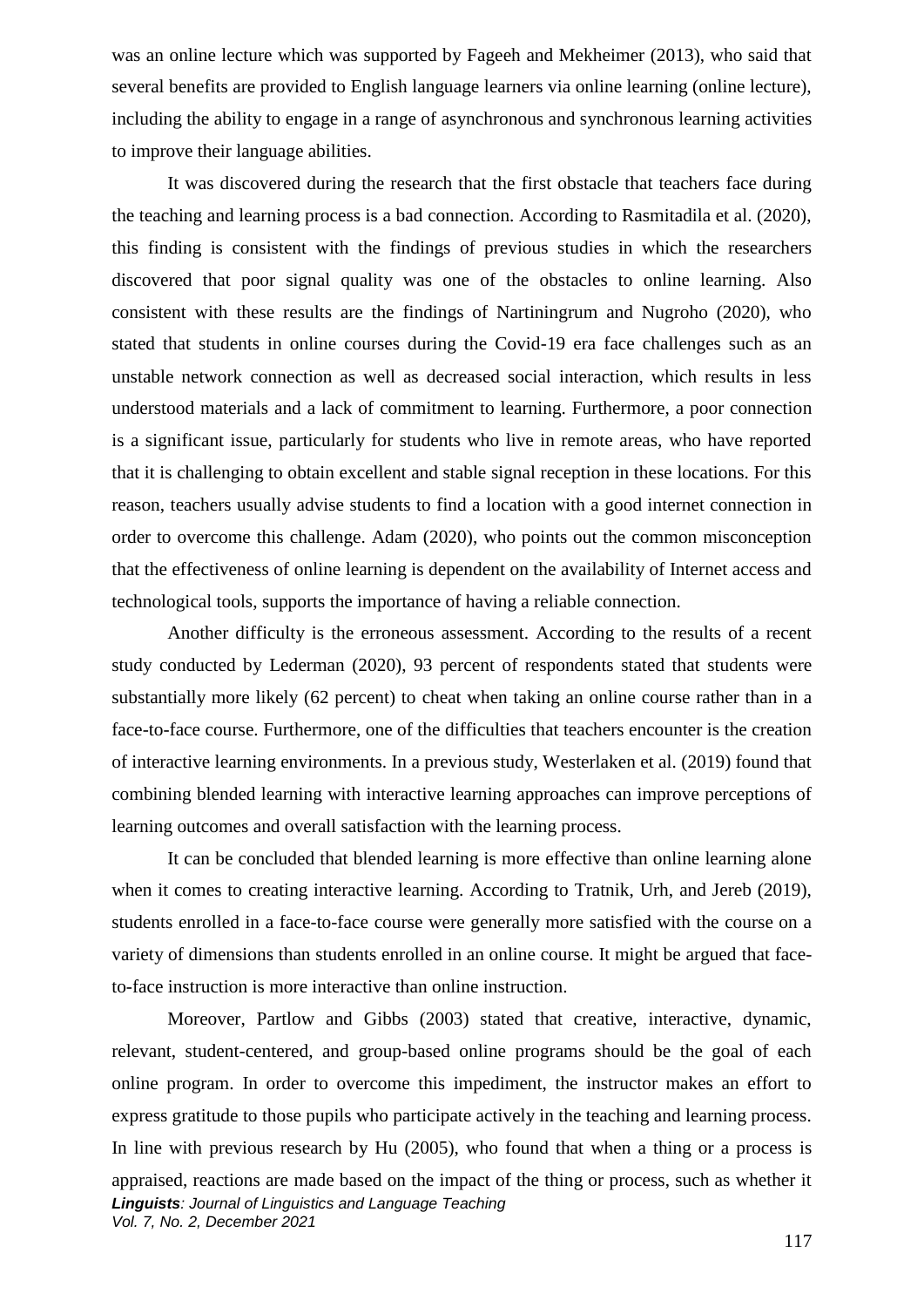is arresting or stunning or dramatic or dull or uninviting or monotonous or otherwise no, as well as the quality of the thing or process, such as whether it is lovely or splendid or attractive or ugly or plain or otherwise. A further support for this study comes from Zhenhua (2001), who asserted that the appraisal theory, particularly its attitude component, has piqued the interest of Chinese scholars and researchers due to its effectiveness and application.

Another difficulty that the teacher face is the need to monitor the students' progress. Monitoring student participation and patterns of participation closely can help instructors identify student needs and scaffold learning accordingly (Vonderwell & Zachariah, 2005). However, it is pretty tricky for teachers to monitor students in online learning. Some students sleep when the teaching and learning process is taking place. According to the findings of this survey, the most significant personal issue for students was sleeping during online classes, which was followed by distractions such as viewing Netflix, YouTube, and other online movies, among other things. It is noteworthy that, although students acknowledged sleeping, they also stated that their parents do not check their academics when they are taking online classes. In order to overcome this difficulty, teachers attempt to create regulations whose purpose is to improve the intrinsic motivation of their students' intrinsic motivation. As previously stated by Bozkurt (2020), students' achievement of academic goals is dependent not only on the availability of resources, but also, and more crucially, on the intrinsic desire of those who pursue those goals. Those students who are self-directed learners may be better able to organize their time to get the most out of their online learning experience.

Teachers must address specific contextual aspects within the classroom, according to Burden (2020), in order to build classrooms that are favorable to learning and to aid in the prevention of problem behaviors. Emmer and Sabornie (2015) identified some fundamental principles for establishing a positive and productive classroom, including maintaining focus on the teachers' major task in teaching, understanding the students' needs and how to meet those needs, understanding and respecting ethnic or cultural differences, knowing the causes of misbehavior and how to deal with those causes, providing clear rules and procedures to guide students so that they understand the behavioral expectations, having a specific goal for each student, and having a specific goal for each student.

Furthermore, by developing engaging materials and engaging teaching activities, the teachers attempt to resolve the problem. Teachers strive to incorporate technology into their lessons and create various flexible programs to aid students in their learning. In addition, some programs that are available online, such as Gmail, Google Forms, Calendars, G-Drive, Google Hangouts, and Google Jam board and Drawings, are used by the professors in their classes (Basilaia et al., 2020). In addition, Partlow and Gibbs (2003) asserted that online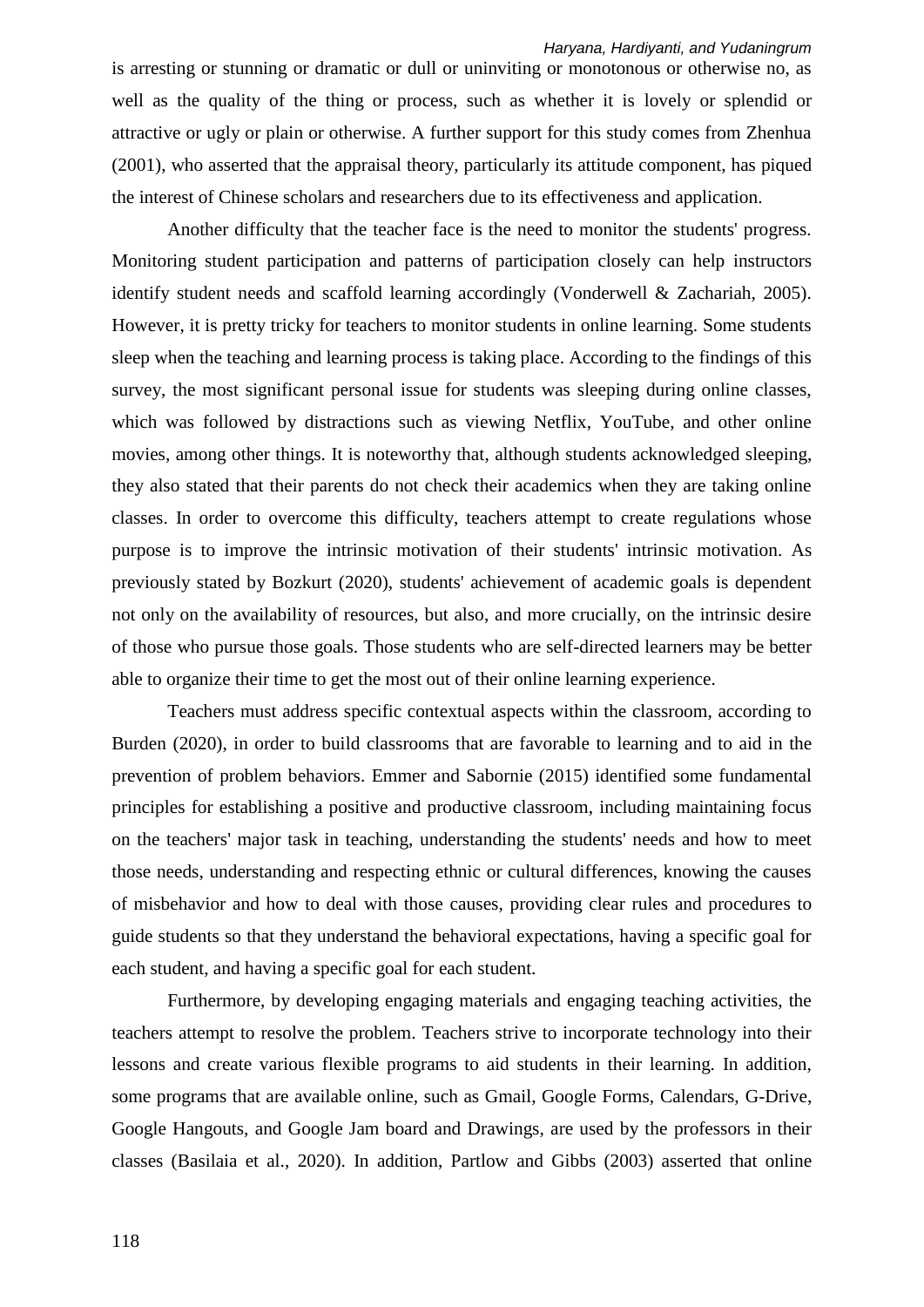programs should be created so that they are innovative, interactive, and relevant to students while also being student-centered and group-based. Teachers must devote a significant amount of time to developing effective ways of delivering online instructions. The most effective online instructions encourage feedback from learners, encourage learners to ask questions, and widen the learner's horizons in terms of course material (Keeton, 2004).

# **CONCLUSION AND SUGGESTION**

Based on the research's findings, it can be stated that teachers tended to employ the same materials, such as government-issued textbooks and materials obtained from the internet. Additionally, for the teaching media, the teachers predominantly use Zoom meetings. Meanwhile, students formed their preferences for teaching strategies. Most teachers choose to use online discussion, computer-based learning exercises, online collaboration projects, online lectures, and Self-directed learning/ independent study as methods of instruction rather than traditional methods. Moreover, the teachers' obstacles in online teaching include bad connections, bias results, and monitoring students. The teachers also offered the solutions to overcome the barriers, dealing with bad connections. The teachers ask the students to choose a place that has a good connection. Regarding the monitoring process, the teachers provide activities to make the students more engaged in the teaching-learning process. Teachers from other schools can utilize the findings of this study as a guideline for adopting the teaching strategies, which is especially important in online learning.

Because this research is limited to a highly reputable school, it is recommended to expand further research in private schools. Therefore, the research can be generalized to other contexts. Since the number of participants in this research was limited, further researchers can conduct a more significant number of participants.

# **REFERENCES**

- Ballad, C. A. C., Labrague, L. J., Cayaban, A. R. R., Turingan, O. M., & Al Balushi, S. M. (2021). Self‐directed learning readiness and learning styles among Omani nursing students: Implications for online learning during the covid‐19 pandemic. *Nursing forum*. DOI: 10.1111/nuf.12664
- Basilaia, G., Dgebuadze, M., Kantaria, M., & Chokhonelidze, G. (2020). Replacing the classic learning form at universities as an immediate response to the COVID-19 virus infection in Georgia. *International journal for research in applied science & engineering technology, 8* (III).
- Bhalla, J. (2013). Computer use by school teachers in the teaching-learning process. *Journal of education and training studies*, *1*(2), 174-185. doi:10.11114/jets.v1i2.98

*Linguists: Journal of Linguistics and Language Teaching Vol. 7, No. 2, December 2021*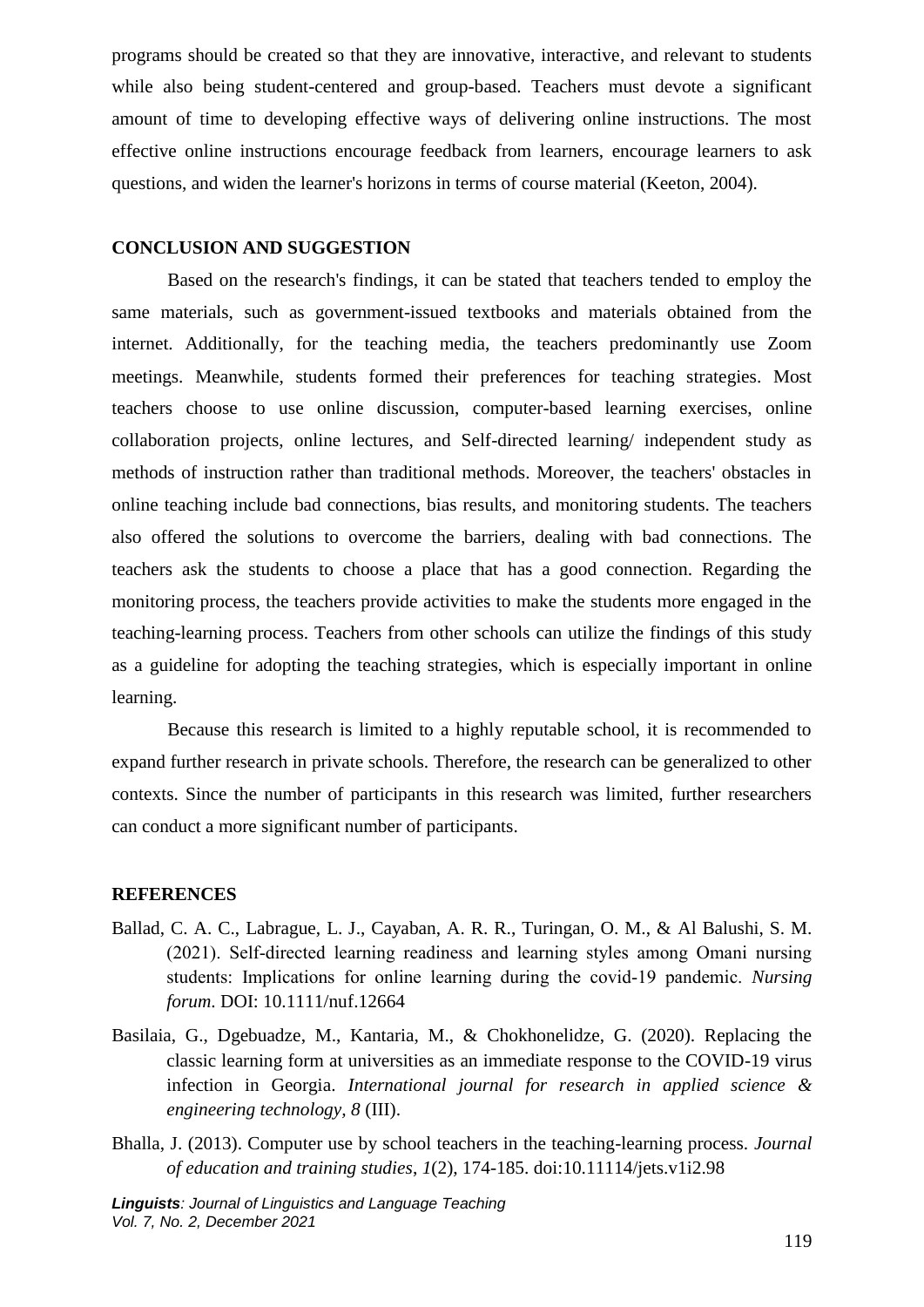- Burden, P. R. (2020). Classroom management: Creating a successful K-12 learning community. John Wiley & Sons.
- Chen, H. L., & Black, T. C. (2010). Using e-portfolios to support an undergraduate learning career: An experiment with academic advising. *Educause quarterly*, *33*(4).
- Clark, R. C., & Mayer, R.E. 2008. *E-learning and the science of instruction: Proven guidelines for consumers and designers of multimedia learning, (2nd edition).* San Francisco: John Wiley & Sons, Inc
- Darabi, A., Liang, X., Suryavanshi, R., & Yurekli, H. (2013). Effectiveness of online discussion strategies: A meta-analysis. *American journal of distance education, 27(4), 228–241.* doi:10.1080/08923647.2013.837651
- Djajalaksana, Y. M. (2011). *A national survey of instructional strategies used to teach information systems courses: An exploratory investigation*. The University of South Florida.
- Fageeh, A., & Mekheimer, M. A. A. (2013). Effects of blackboard on EFL academic writing and attitudes. *JALT CALL journal, 9* (2), 169-196.
- Feldman, R., & Zucker, D. (2002). *Teaching and learning online – communication, community, and assessment*. Massachusetts: University of Massachusetts
- Gamage, S. H., Ayres, J. R., Behrend, M. B., & Smith, E. J. (2019). Optimizing moodle quizzes for online assessments. *International journal of STEM education*, *6*(1), 1-14.
- Godwin-Jones, B. (2003). Emerging technologies: Blogs and wikis: Environments for online collaboration. language learning & technology, 7(2), 12–16.
- Gulo, W. (2008). Strategi belajar mengajar. Jakarta: Grasindo
- Hew, K., W. Cheung, and C. Ng. (2010). Student contribution in asynchronous online Discussion: A review of the research and empirical exploration. *Instructional science 38* (6): 571–606.
- Jufni, M., Djailani, A. R., & Ibrahim, S. (2015). Kreativitas guru pai dalam pengembangan bahan ajar di madrasah aliyah Jeumala Amal Lueng Putu. *Jurnal administrasi pendidikan: program pascasarjana Unsyiah*, *3*(4).
- Keeton, M. T. (2004). Best online instructional practices: Report of phase I of an ongoing study. *Journal of asynchronous learning networks*, *8*(2), 75-100.
- Kim, M. K., & Ketenci, T. (2019). Learner participation profiles in an asynchronous online collaboration context. *The internet and higher education*, *41*, 62-76. <https://doi.org/10.1016/j.iheduc.2019.02.002>
- Lederman, Doug (July 22, 2020). Best Way to Stop Cheating in Online Courses? 'Teach Better'. Available: https://www.insidehighered.com/
- Lestiyanawati, R., & Widyantoro, A. (2020). Strategies and problems faced by Indonesian teachers in conducting e-learning system during covid-19 outbreak. *Journal of culture, literature, linguistic and English teaching, 2*(1), 71–82.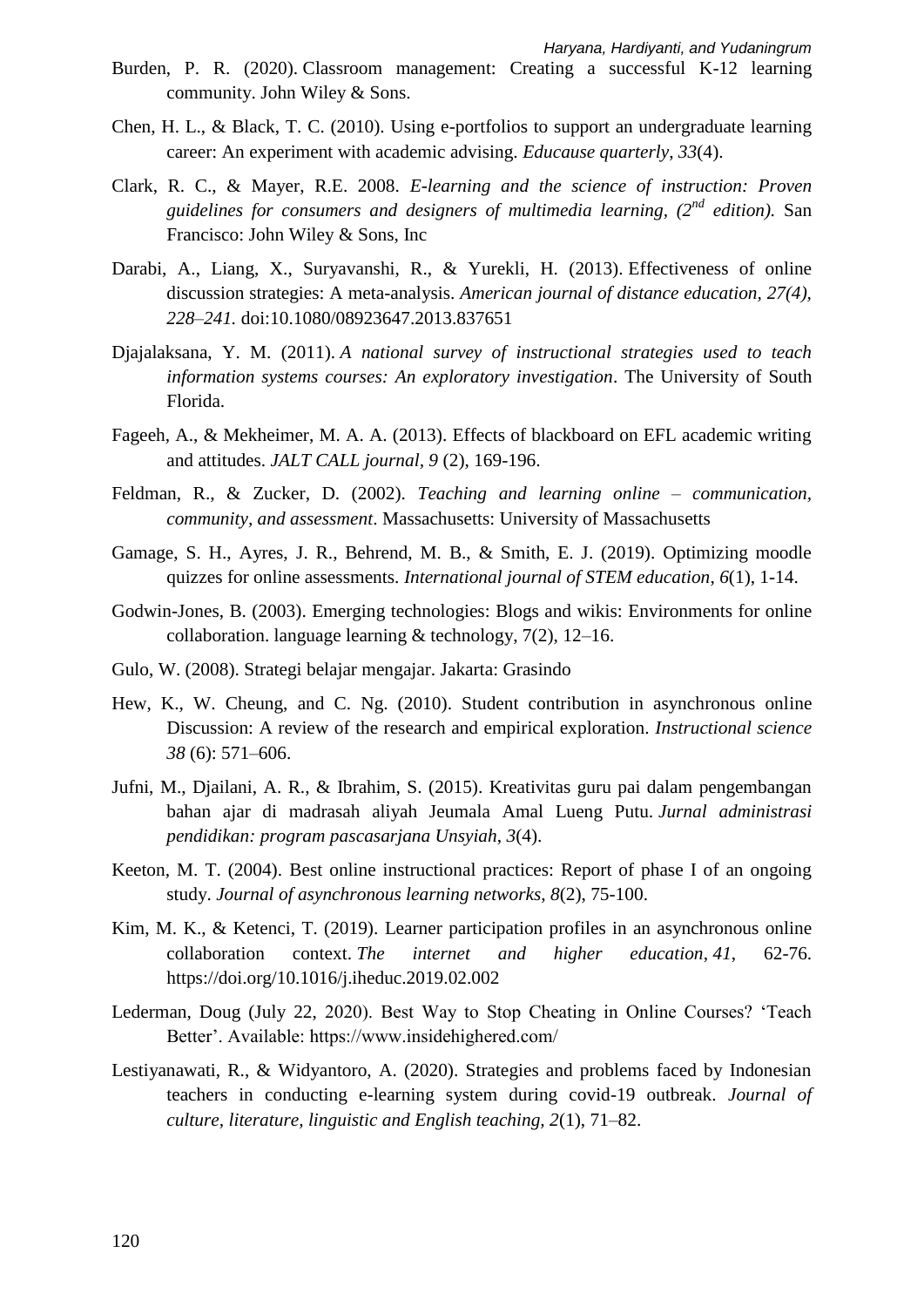- Mahmood, S. (2021). Instructional strategies for online teaching in covid-19 pandemic. *Human behavior and emerging technologies*, *3*(1), 199-203. DOI: 10.1002/hbe2.218
- Mankki, V. (2021). Primary teachers' principles for high-quality distance teaching during covid-19. *Scandinavian journal of educational research*, 1-13. DOI: 10.1080/00313831.2021.1939141
- Ministry of Education and Culture issues Number 719/P/2020
- Miles, M. B., Huberman, A. M, & Saldana, J. (2014). Qualitative data analysis, a methods sourcebook, (3rd Ed). USA: Sage Publications.
- Mu'awanah, N., Sumardi, S., & Suparno, S. (2021, September). Exploring EFL students' perception on using zoom during learning from home period. In *proceeding aiselt (Annual international seminar on English language teaching)* (Vol. 6, No. 1).
- Nartiningrum, N., & Nugroho, A. (2020). Online learning amidst global pandemic: EFL students' challenges, suggestions, and needed materials. *ENGLISH FRANCA: Academic journal of English language and education*, *4*(2), 115-140.
- Nunan, D. (2003). *Practical English language teaching*. Singapore: McGraw-Hill.
- Nunan, D. (2005). *The practice of English language teaching: Grammar*. Singapore: McGraw-Hill.
- Partlow, K.M., Gibbs, W.J. Indicators of constructivist principles in internet-based courses. *J. Comput. High. Educ.* 14, 68 (2003). https://doi.org/10.1007/BF02940939
- Richards, J. C. (2006). Materials development and research. *RELC Journal, 37* (1), 5-26.
- Rossi and Breidle. (1966). In Sanjaya, W. (2018). *Perencanaan dan desain sistem pembelajaran*. Jakarta: Kencana.
- Sutarto, S., Sari, D. P., & Fathurrocman, I. (2020). Teacher strategies in online learning to increase students' interest in learning during covid-19 pandemic. *Jurnal konseling and pendidikan, 8*(3), 129-137. DOI:<https://doi.org/10.29210/147800>
- Syahdan, Herlinawati, & Marwa. (2021). Learning media and strategies used by English students in practice teaching during the pandemic. *English teaching journal, 12*(2), 107-116. DOI:<https://doi.org/10.26877/eternal.v12i2.9295>
- Teng, M. F., & Wu, J. G. (2021). Tea or tears: online teaching during the Covid-19 pandemic. *Journal of education for teaching*, *47*(2), 290-292. DOI: 10.1080/02607476.2021.1886834
- Tratnik, A., Urh, M., & Jereb, E. (2019). Student satisfaction with an online and a face-toface Business English course in a higher education context. *Innovations in education and teaching international*, *56*(1), 36-45. DOI: [10.1080/14703297.2017.1374875](https://doi.org/10.1080/14703297.2017.1374875)
- Vonderwell, S., & Zachariah, S. (2005). Factors that influence participation in online learning. *Journal of research on technology in education*, *38*(2), 213-230. DOI: [10.1080/15391523.2005.10782457](https://doi.org/10.1080/15391523.2005.10782457)